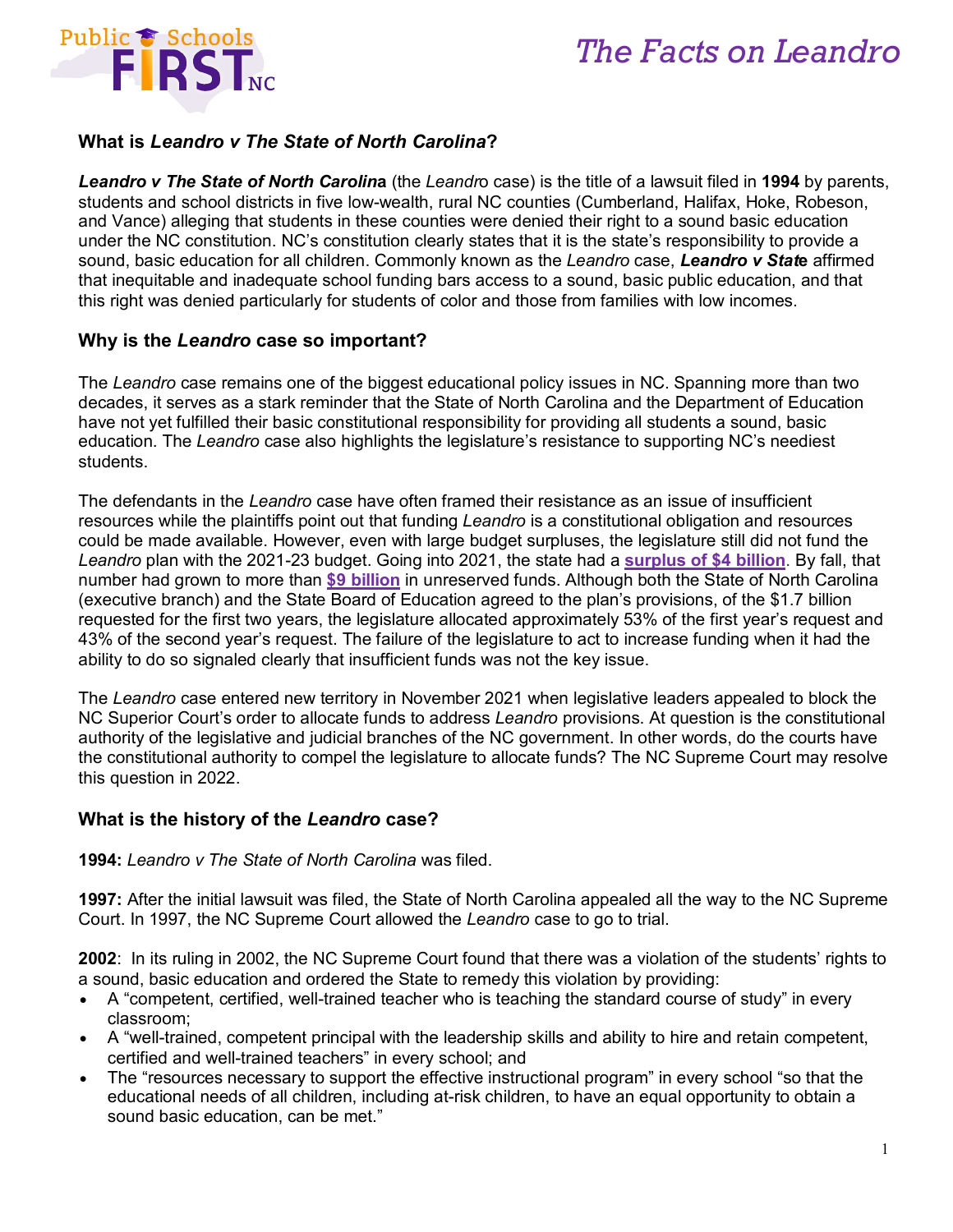# *The Facts on Leandro*



**2004:** Although the 2002 ruling was appealed, the NC Supreme Court affirmed the 2002 ruling that the State is in violation of the NC constitutional requirements. Oversight for the case was turned over to Judge Howard Manning.

Over the course of the next 12 years, Judge Manning held numerous hearings on the case. However, while some efforts were made by state lawmakers to comply with the 2002 ruling, plaintiffs maintain that over the last two decades, NC has still not met its constitutional requirements for a sound, basic education for all.

**2017:** Judge Manning retired and a new judge, Hon. David Lee, was assigned to take over the oversight of *Leandro* compliance. Judge Lee refused the State's request to dismiss the case. Following this ruling, the plaintiffs and the State jointly asked for an independent agency to provide recommendations for how to meet the provisions of the *Leandro* case.

**2018 - 19:** Judge Lee appointed the nonpartisan, nonprofit research agency, WestEd, to conduct a review and submit recommendations. The WestEd report, titled *Sound Basic [Education](https://www.publicschoolsfirstnc.org/wp-content/uploads/2019/12/Sound-Basic-Education-for-All.pdf) for All: An Action Plan for North [Carolina](https://www.publicschoolsfirstnc.org/wp-content/uploads/2019/12/Sound-Basic-Education-for-All.pdf)* was submitted to the court in **June 2019** and released to the public in **December 2019**. It included eight key recommendations and associated action plans for how NC could comply with the directive to provide a sound, basic education to all NC children. WestEd estimated that the General Assembly needed to appropriate an additional \$4.3 billion dollars to public schools over the next 8 years and another \$1.2 billion for early childhood investments.

**2020:** In January, the NC Superior Court/Judge Lee issued a **[consent](https://www.publicschoolsfirstnc.org/wp-content/uploads/2020/01/File-stamped-Order-dated-1-21-2019.pdf) order** directing the State of North Carolina and State Board of Education along with the plaintiffs to develop a plan designed to satisfy the State's and State Board of Education's obligations to provide a sound, basic education to all students.

**September:** Following the submission (in **June**) of initial actions steps the State would take for SY2020-21, and *in the absence of legislative action*, Judge Lee signed a consent order for \$426.9 million more to be allocated as part of the first step to address *Leandro*. He further ordered a Comprehensive Remedial Plan be developed to include action steps informed by the West Ed report to be implemented on or before 2028.

**2021**: In **March** the **[Comprehensive Remedial Plan](https://www.publicschoolsfirstnc.org/wp-content/uploads/2021/03/Leandro-Comprehensive-Remedial-Plan-2021.pdf)**, was submitted to the court, with a **[summary](https://files.nc.gov/governor/Comprehensive_Remedial_Plan_Summary_Commission_06292021_0.pdf)** released in **June**. The plan includes programs and action steps aligned to the seven essential components (based on West Ed's recommendations) for how NC can comply with the directive to provide a sound, basic education to all children.

#### **These components are:**

- A system of teacher development and recruitment that ensures each classroom is staffed with a high-quality teacher who is supported with early and ongoing professional learning and provided competitive pay;
- A system of principal development and recruitment that ensures each school is led by a high quality principal who is supported with early and ongoing professional learning and provided competitive pay;
- A finance system that provides adequate, equitable, and predictable funding to school districts and, importantly, adequate resources to address the needs of all North Carolina schools and students, especially at-risk students as defined by the *Leandro* decisions;
- An assessment and accountability system that reliably assesses multiple measures of student performance against the *Leandro* standard and provides accountability consistent with the *Leandro* standard;
- An assistance and turnaround function that provides necessary support to low-performing